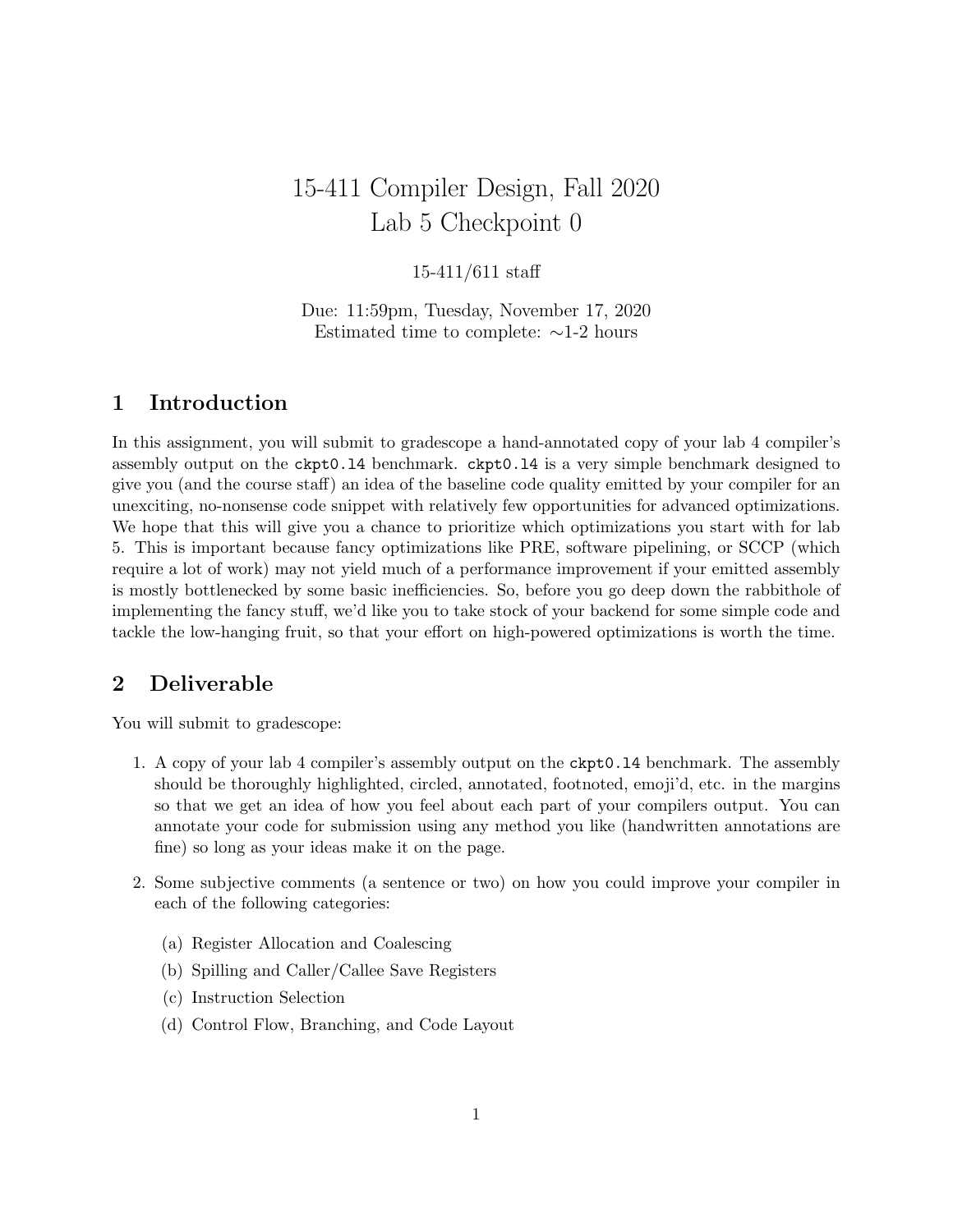Depending on the quality of your compiler, the given test program may not fully exercise your compiler in these categories. If you are aware of any other improvements that can be made to your compiler in these categories, you should make note them so that we can help you and give advice on how to prioritize for lab 5.

## 3 Grading Criteria

The goal of this assignment is mostly to prevent you from an having an existential crisis caused by spending several days implementing PRE only to find it yielded no performance improvement due to basic bottlenecks in your compiler. Our other goal is to provide you with personalized feedback on what to tackle first in lab 5. Therefore, we will mostly grade this assignment for completeness. So long as most of your interesting assembly is annotated and you put some thought into your category comments, you will get full points. You do not need to write any code or improve your Lab 4 Compiler in any way for this project. That being said, if you already started improving your compiler, feel free to show us your latest and greatest assembly output :)